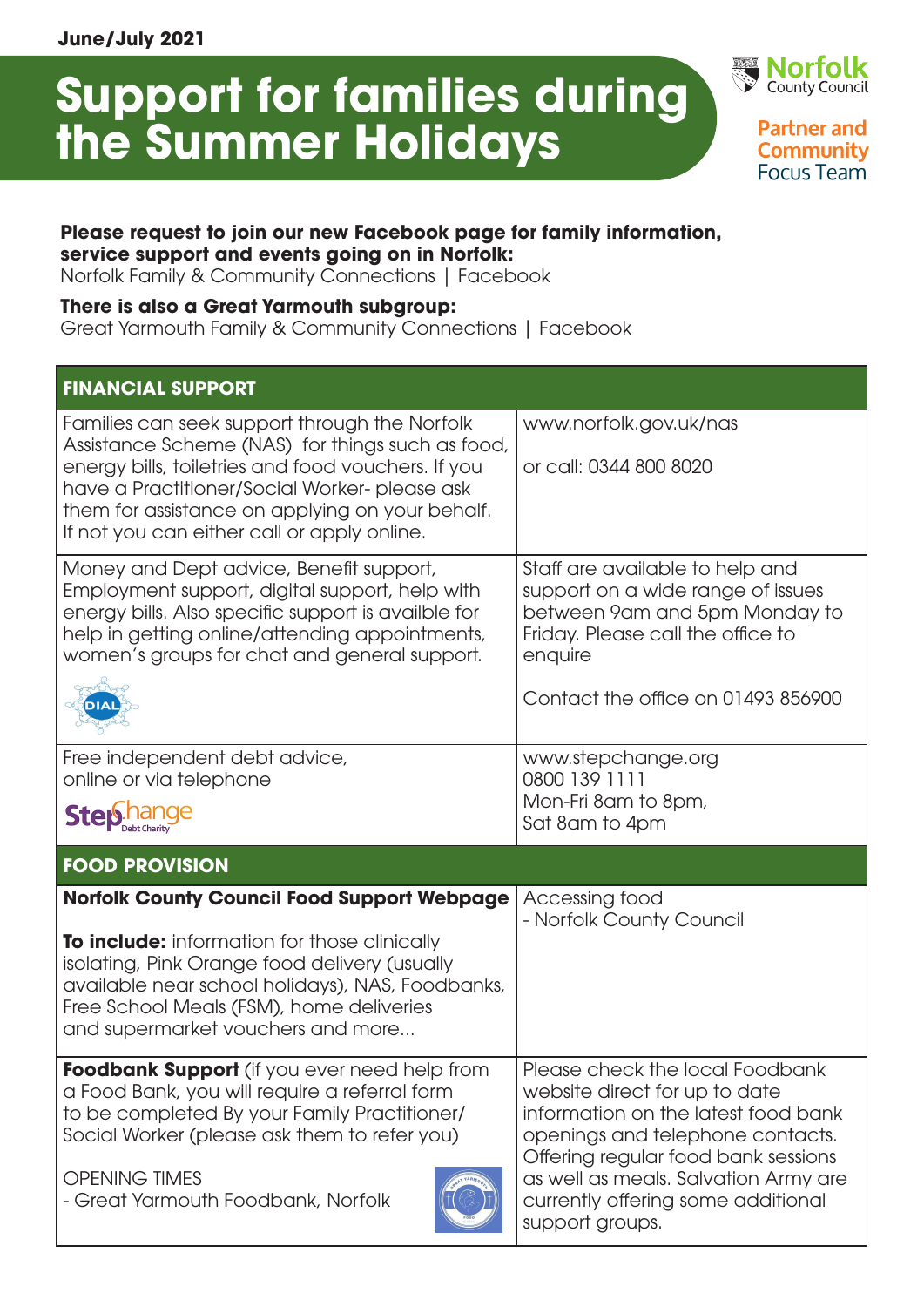### **Support for families during the Summer Holidays**



**Partner and Community** Focus Team

| <b>FINANCIAL SUPPORT</b>                                                                                                                                                                                                                                                                                                                                  |                                                                                                                                                                                                                                                                                                     |
|-----------------------------------------------------------------------------------------------------------------------------------------------------------------------------------------------------------------------------------------------------------------------------------------------------------------------------------------------------------|-----------------------------------------------------------------------------------------------------------------------------------------------------------------------------------------------------------------------------------------------------------------------------------------------------|
| <b>Mandalay Wellbeing CIC</b><br><b>MANDALAY</b><br>Providing food parcels, clothing,<br>sanitary Products, baby essentials.<br>Women's drop in to those living in<br>WELLBEING<br>and around the Great Yarmouth area<br><b>CIC</b>                                                                                                                       | 67-70 Victoria Arcade<br>See Facebook:<br>Mandalay Wellbeing CIC  <br>Facebook                                                                                                                                                                                                                      |
| <b>Tribal Trust</b><br>A foodbank run from home for vulnerable<br>residents of Great Yarmouth                                                                                                                                                                                                                                                             | 01493 490229<br>See Facebook:<br>https://www.facebook.com/TblTrust                                                                                                                                                                                                                                  |
| <b>Morrisons</b><br><b>Our Doorstep</b><br><b>Delivery service</b><br>is now available to<br>anyone self-isolating.*<br>Give us a call on 0345 611 6111 and select option 5 to place<br>your grocery order, and we'll deliver it the very next day.<br><b>Delivery Charges:</b><br><b>Elderly and Vulnerable: FREE</b><br>Students: £2<br>Standard: £4.50 | Morrisons offering next day<br>delivery on food orders for<br>those who need it.<br>Need to call: 0345 611 611<br>Please note: people accessing this<br>service must live within a 10 mile<br>radius of a Morrisons store<br>Please see for updated information:<br>Doorstep Deliveries - Morrisons |

**\*Please also consider your families local church as they may be operating their own support offer \***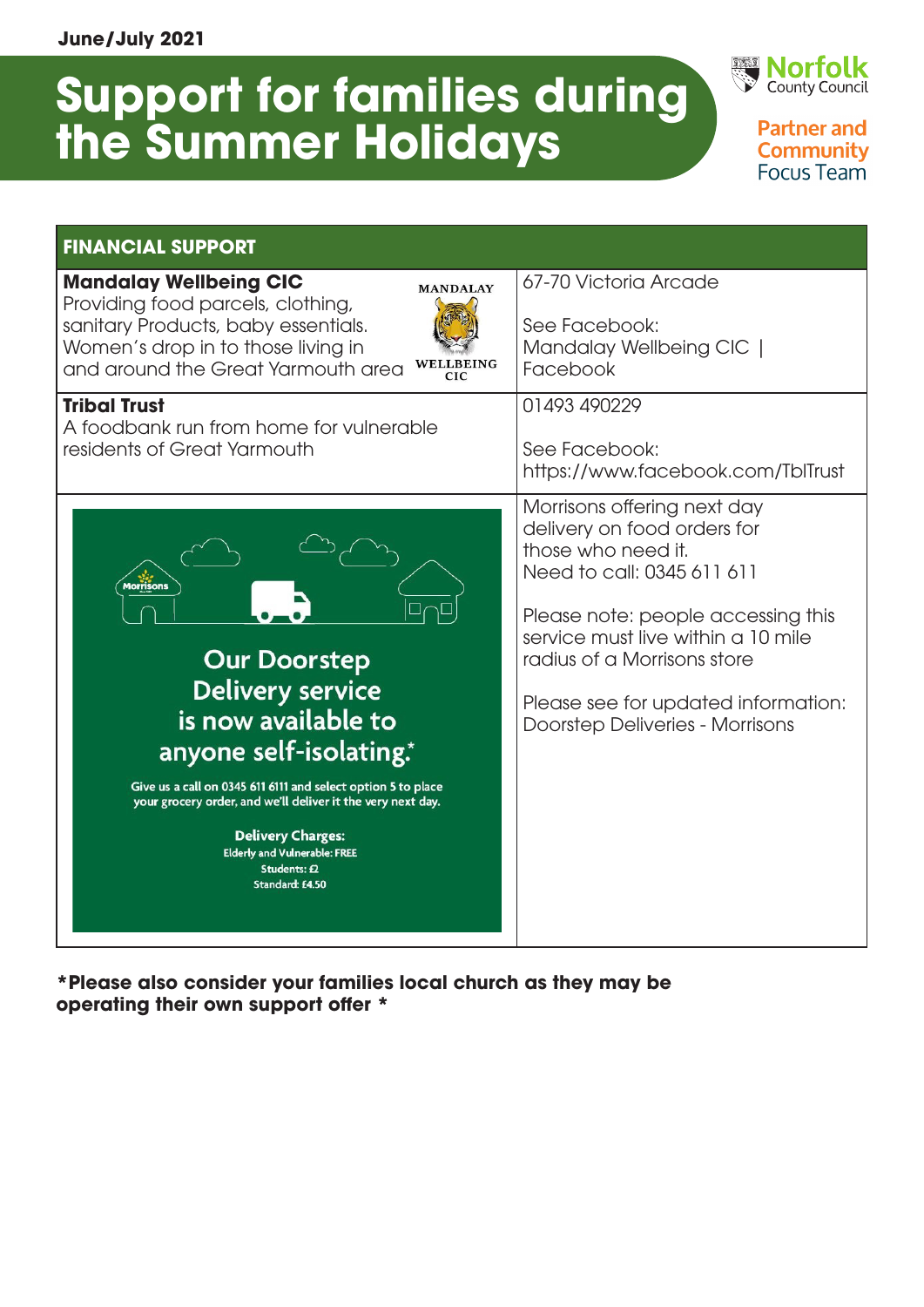## **Support for families during the Summer Holidays**



| <b>HOUSING SUPPORT</b>                                                                                                                                                                                                                                                                                                                                                                                                                                                                                                                                                                                                                                                 |                                                                                                                                                                                                                                                                                                                                                                                                                                                                                                                                                                                           |
|------------------------------------------------------------------------------------------------------------------------------------------------------------------------------------------------------------------------------------------------------------------------------------------------------------------------------------------------------------------------------------------------------------------------------------------------------------------------------------------------------------------------------------------------------------------------------------------------------------------------------------------------------------------------|-------------------------------------------------------------------------------------------------------------------------------------------------------------------------------------------------------------------------------------------------------------------------------------------------------------------------------------------------------------------------------------------------------------------------------------------------------------------------------------------------------------------------------------------------------------------------------------------|
| <b>Great Yarmouth Borough Council</b><br><b>Housing Options</b>                                                                                                                                                                                                                                                                                                                                                                                                                                                                                                                                                                                                        | 01493 846140<br><b>Housing Options Team</b><br>- Great Yarmouth Borough Council<br>(great-yarmouth.gov.uk)                                                                                                                                                                                                                                                                                                                                                                                                                                                                                |
| <b>HEALTH AND WELLBEING SUPPORT</b>                                                                                                                                                                                                                                                                                                                                                                                                                                                                                                                                                                                                                                    |                                                                                                                                                                                                                                                                                                                                                                                                                                                                                                                                                                                           |
| <b>Just One Norfolk</b><br>0-25 Children & Young People Service<br>Supporting both young people as well<br>as parents/carers with information<br>such as emotional, physical and mental health,<br>chat health, online parent/<br>Children $\&$<br>carer courses, behaviour support,<br><b>Young People's</b><br>test and trace, illnesses,<br><b>Health Services</b><br>staying safe and much more<br>0000 000 0000<br>Get the support that's right for you<br>by calling the Norfolk First Response line.<br>First Response/Call: 0808 196 3494<br>A 24/7 service for people of all ages in Norfolk and Suffolk<br>requiring mental health care, advice and support. | 0300 300 0123<br>www.justonenorfolk.nhs.uk<br>Parent Support Text Line (Parentline):<br>07520 631590<br>Chat Health (for age 11-19) 07480<br>635060 (concerns such as anxiety,<br>safety and health)<br>0808 196 3494<br>First Response helpline.  <br>Norfolk and Suffolk NHS (nsft.nhs.uk)<br>This service is ultimately a for anyone<br>in crisis with their mental health<br>and may have been affected by<br>COVID-19 in some way. The service<br>is for anyone who is experiencing<br>something that makes them feel<br>unsafe, distressed or worried about<br>their mental health. |
| <b>MIND</b><br>Currently offering online resources.<br>If in desperate need, please refer to<br>First Response as listed above.<br><b>Norfolk and Waveney Wellbeing Service</b>                                                                                                                                                                                                                                                                                                                                                                                                                                                                                        | Norfolk and Waveney Mind -<br>Coronavirus and your wellbeing<br>Please enquire as some services<br>may be currently suspended.<br>0300 330 5488<br>enquiries@norfolkand<br>waveneymind.org.uk<br>Mental Health, Wellbeing                                                                                                                                                                                                                                                                                                                                                                 |
| Mental Health Support Service for those 16+<br>Helping you live your life                                                                                                                                                                                                                                                                                                                                                                                                                                                                                                                                                                                              | and Emotional Support<br>- Wellbeing Norfolk & Waveney<br>(wellbeingnands.co.uk)                                                                                                                                                                                                                                                                                                                                                                                                                                                                                                          |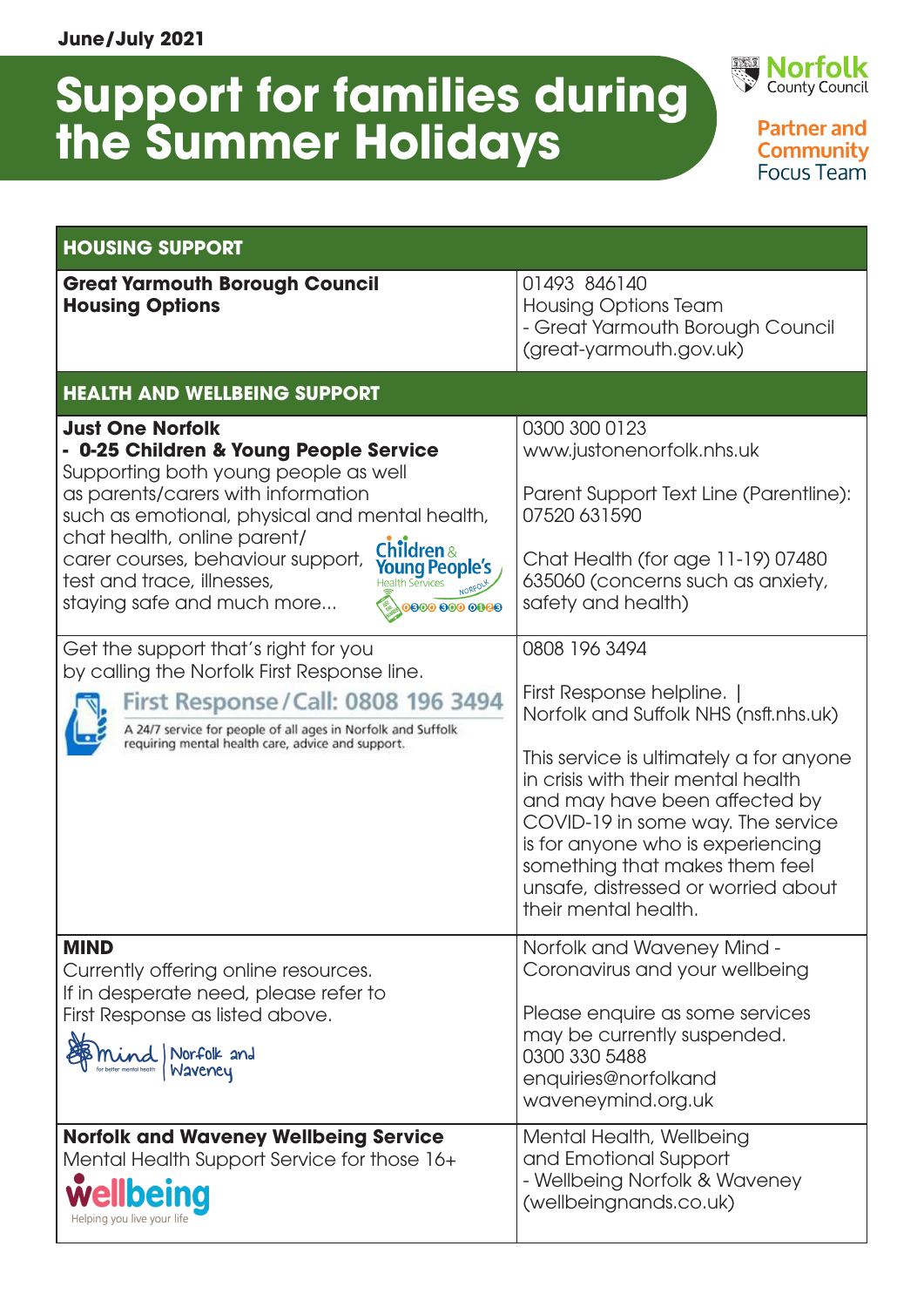### **Support for families during the Summer Holidays**



| <b>HEALTH AND WELLBEING SUPPORT</b>                                                                                                                                                                                                                                                                                                                                                                                                                          |                                                                                                                                                                                                                                                |
|--------------------------------------------------------------------------------------------------------------------------------------------------------------------------------------------------------------------------------------------------------------------------------------------------------------------------------------------------------------------------------------------------------------------------------------------------------------|------------------------------------------------------------------------------------------------------------------------------------------------------------------------------------------------------------------------------------------------|
| <b>Samaritans</b><br><b>SAMARITANS</b>                                                                                                                                                                                                                                                                                                                                                                                                                       | <b>Free phone: 116123</b><br>https://www.samaritans.org/<br>branches/great-yarmouth/                                                                                                                                                           |
| <b>Better Together Norfolk</b><br>Support with loneliness and social isolation<br>for people who find themselves unexpectedly<br>isolated. Currently offering telephone support,<br>video chat and signposting to other support.<br>For people who do not have online access,<br>they can offer regular phone calls.<br><b>better</b><br>together<br>Creating Connections   Building Communities                                                             | Freephone Better Together Helpline<br>remains open from Monday - Friday<br>9am-5pm so if you would like<br>information, advice, support or just<br>a friendly chat, please call them on<br>0300 303 3920<br>About us   Better Together Norfolk |
| <b>Get me Out the Four Walls</b><br>Currently offering support via their facebook<br>group page and 'meet up's at various locations<br>across the County. For parents feeling isolated<br>and want to chat with other parents/carers.<br>Please join their Facebook page for further<br>information and support.                                                                                                                                             | info@getmeout.org.uk<br>www.getmeout.org.uk<br>Search: 'Get me Out the Four Walls'<br>on FB.<br>Get Me Out The Four Walls  <br>Facebook                                                                                                        |
| <b>Mental wellbeing support for 11-25's</b><br>Kooth offers 11 to 25-year-olds across Norfolk and<br>Suffolk access to online counselling delivered by<br>qualified counsellors 365 days a year, either on a<br>drop-in basis or through bookable chat sessions.<br>The website also gives young people the chance<br>to benefit from peer support and a wide range of<br>self-help materials, as well as contribute to<br>moderated forums.<br><b>keeth</b> | www.kooth.com                                                                                                                                                                                                                                  |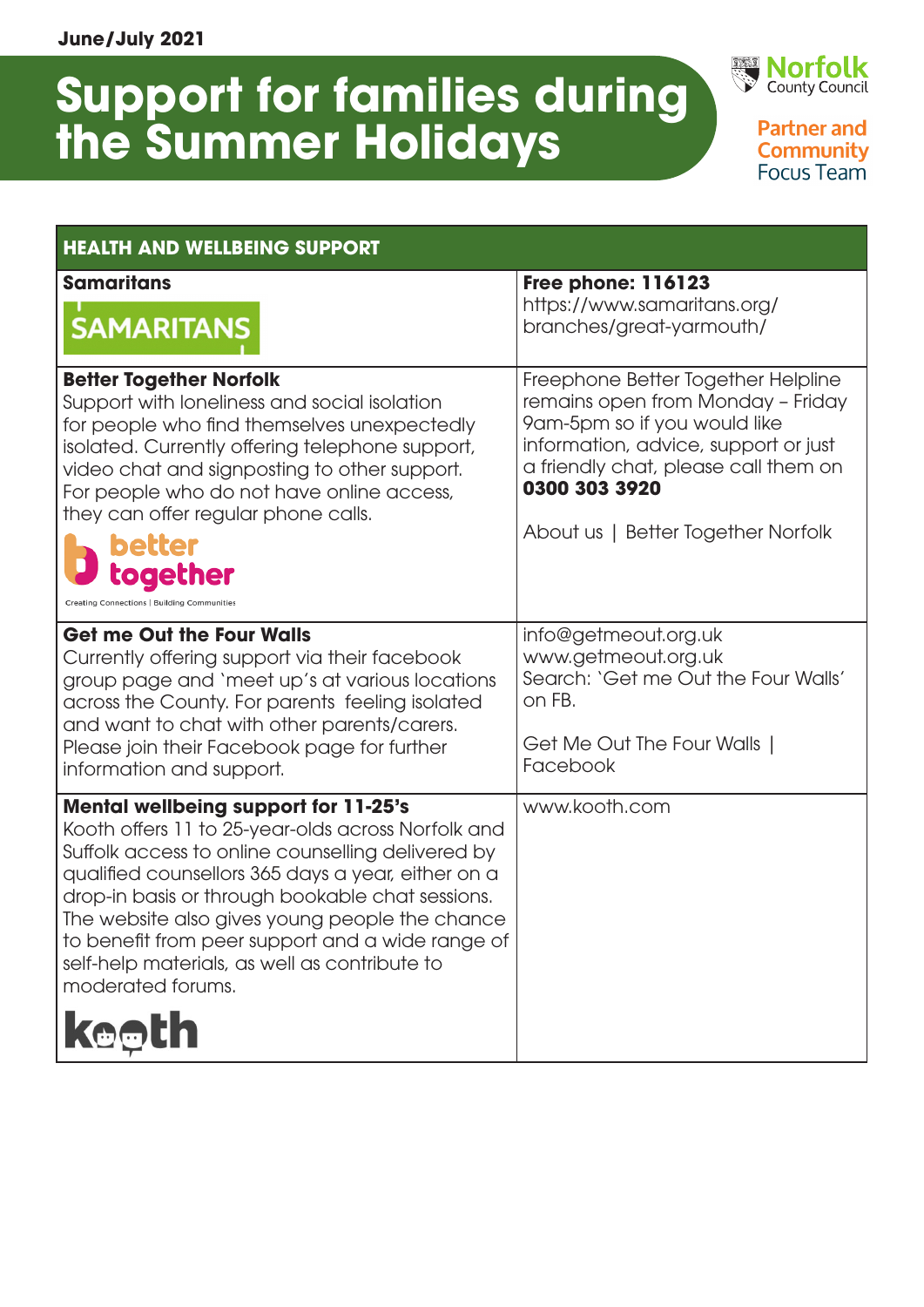### **Support for families during the Summer Holidays**



| <b>YOUNG PERSON'S LOCAL SUPPORT SERVICE</b>                                                                                                                                                                                                                                                                                                                                                                                                                                                                                                                                                                                                                                                                                                      |                                                                                                                                                                                     |
|--------------------------------------------------------------------------------------------------------------------------------------------------------------------------------------------------------------------------------------------------------------------------------------------------------------------------------------------------------------------------------------------------------------------------------------------------------------------------------------------------------------------------------------------------------------------------------------------------------------------------------------------------------------------------------------------------------------------------------------------------|-------------------------------------------------------------------------------------------------------------------------------------------------------------------------------------|
| Support for Young People age 11-19 (25 with SEN)<br>offering advice around things such as: housing,<br>employment, education and training, activities,<br>relationships, sex, sexual health, understanding<br>gender, benefits and much more. They also have<br>a group of Young People on their Youth Advisory<br>Board and are always keen to hear<br>nap<br>from young people interested in<br>here for<br>joining to 'voice' positive changes<br>young<br>people<br>in the Borough.                                                                                                                                                                                                                                                          | Please call 01493 854839<br>or 08000744454 for over<br>the phone advice.<br>COVID-19 What does that mean<br>for MAP?   Map                                                          |
| <b>EARLY YEARS</b>                                                                                                                                                                                                                                                                                                                                                                                                                                                                                                                                                                                                                                                                                                                               |                                                                                                                                                                                     |
| <b>Early childhood and family service (ECFS)</b><br>The Early Childhood and Family Service (ECFS),<br>offers support to 0-5-year-olds and their<br>families in Norfolk.<br>• You can join a virtual group activity session<br>• You can request a place on one of our free<br>virtual courses for parents. Course topics<br>include parenting 0-5s, keeping children safe<br>and improving your mental health<br>. We can support you over the phone or online<br>• Where it is safe to do so, we can arrange to<br>meet with you<br>. We can put you in touch with other people<br>who can help, such as our early help and<br>family support service<br>• If you are in financial hardship, we have a<br>family support fund that we could use | <b>Early Childhood and Family Service</b><br>(ECFS) - Norfolk County Council<br>To ask for extra help call<br>0344 800 8020<br>Email:<br>ecfs-families@actionfor<br>children.org.uk |
| <b>Home-Start 0-5 Service</b><br><b>IGME</b><br>Home-Start is a local community<br>network of trained volunteers and<br><b>START</b><br>expert support helping families<br><b>Norfolk</b><br>and young children through their<br>challenging times (for families with<br>children aged 0-5). See website for further<br>details. Self referrals can also be made.                                                                                                                                                                                                                                                                                                                                                                                | www.homestartnorfolk.org<br>01603 977040                                                                                                                                            |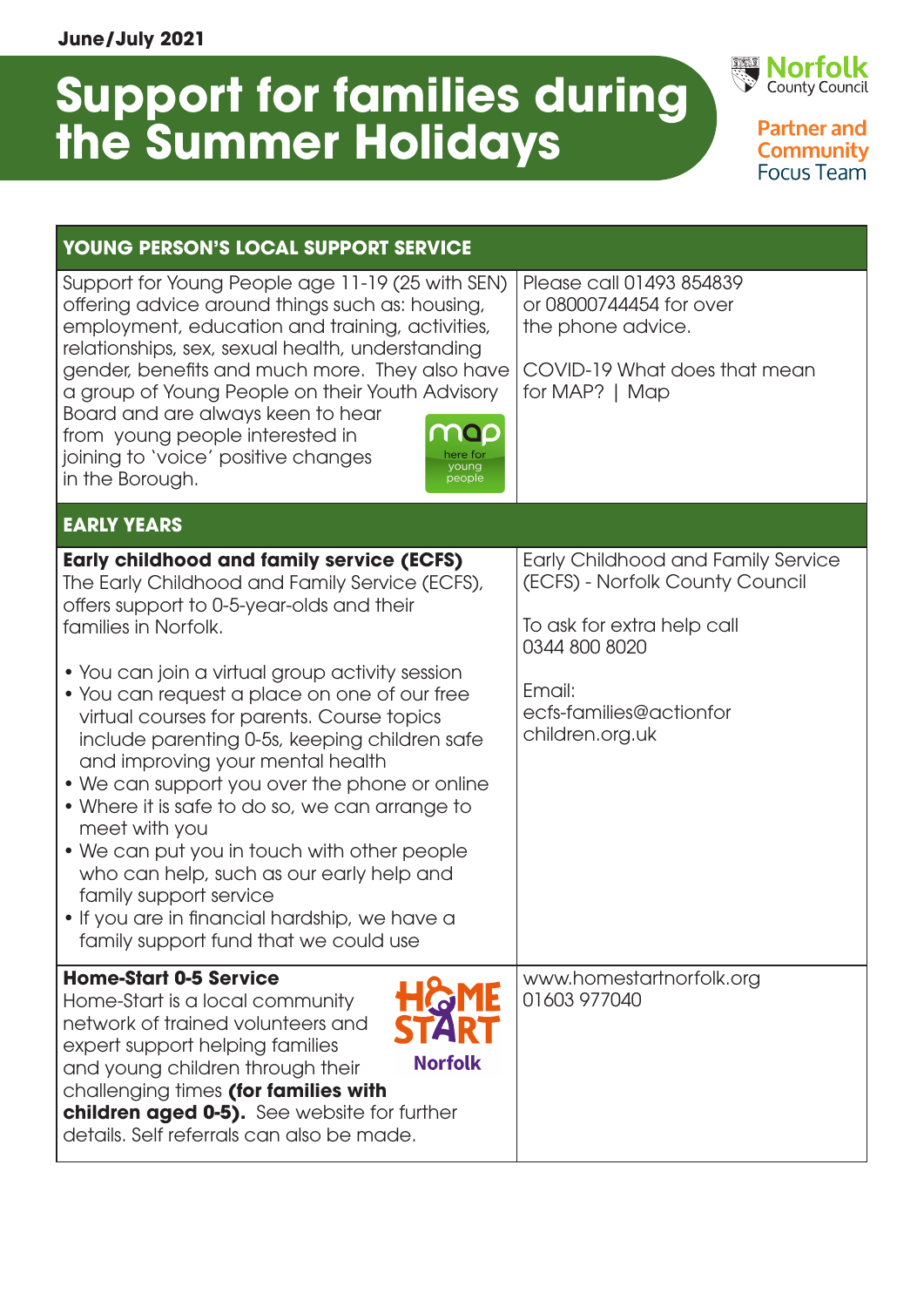### **Support for families during the Summer Holidays**



| <b>SEND SUPPORT</b>                                                                                                                                                                                                          |                                                                                                  |
|------------------------------------------------------------------------------------------------------------------------------------------------------------------------------------------------------------------------------|--------------------------------------------------------------------------------------------------|
| <b>ASD Helping Hands</b><br>$\mathcal{A}S\mathcal{D}$<br>ASD Support for children and<br>adults. Offering information,<br>Helping Hands<br>advice, support and training.                                                     | Email: asdhelpinghands@gmail.com<br>HOME - ASD Helping Hands<br>ASD Helping Hands (facebook.com) |
| <b>Special Educational Needs and Disabilities</b><br>(SEND) Local Offer - Norfolk County Council<br>Access to advice and support on health,<br>money, education and training, learning,<br>preparing for adult life and more | <b>SEND Local Offer</b><br>- Norfolk County Council                                              |
| <b>Slice of Advice</b><br>Facebook group only. Support network for<br>parents/carers of children/adolescents with<br>Autism (& related spectrum disorders).                                                                  | Search:<br>Slice of Advice   Facebook                                                            |
| <b>DRUGS AND ALCOHOL SUPPORT</b>                                                                                                                                                                                             |                                                                                                  |
| <b>CGL Drugs and Alcohol Support Service (Adults)</b><br>Please enquire for further information. Self and<br>professional referrals can be made via telephone<br>or online support enquiry form.                             | Our hubs   Alcohol & Drug<br><b>Behaviour Change Service</b><br>(changegrowlive.org)             |
| <b>GL Norfolk</b><br>Alcohol & drug behaviour change service                                                                                                                                                                 | 01603 514096 - press 3 for<br><b>Great Yarmouth</b>                                              |
| <b>Matthew Project ('Unity' for Young People)</b><br>Specialist Drugs and Alcohol Support Service for<br>Young People up to age 19 and their Families<br>across Norfolk (consent required if under 13)                       | Drug and alcohol recovery  <br>The Matthew Project   England                                     |
| <b>HEW</b><br>no compromise on hope                                                                                                                                                                                          |                                                                                                  |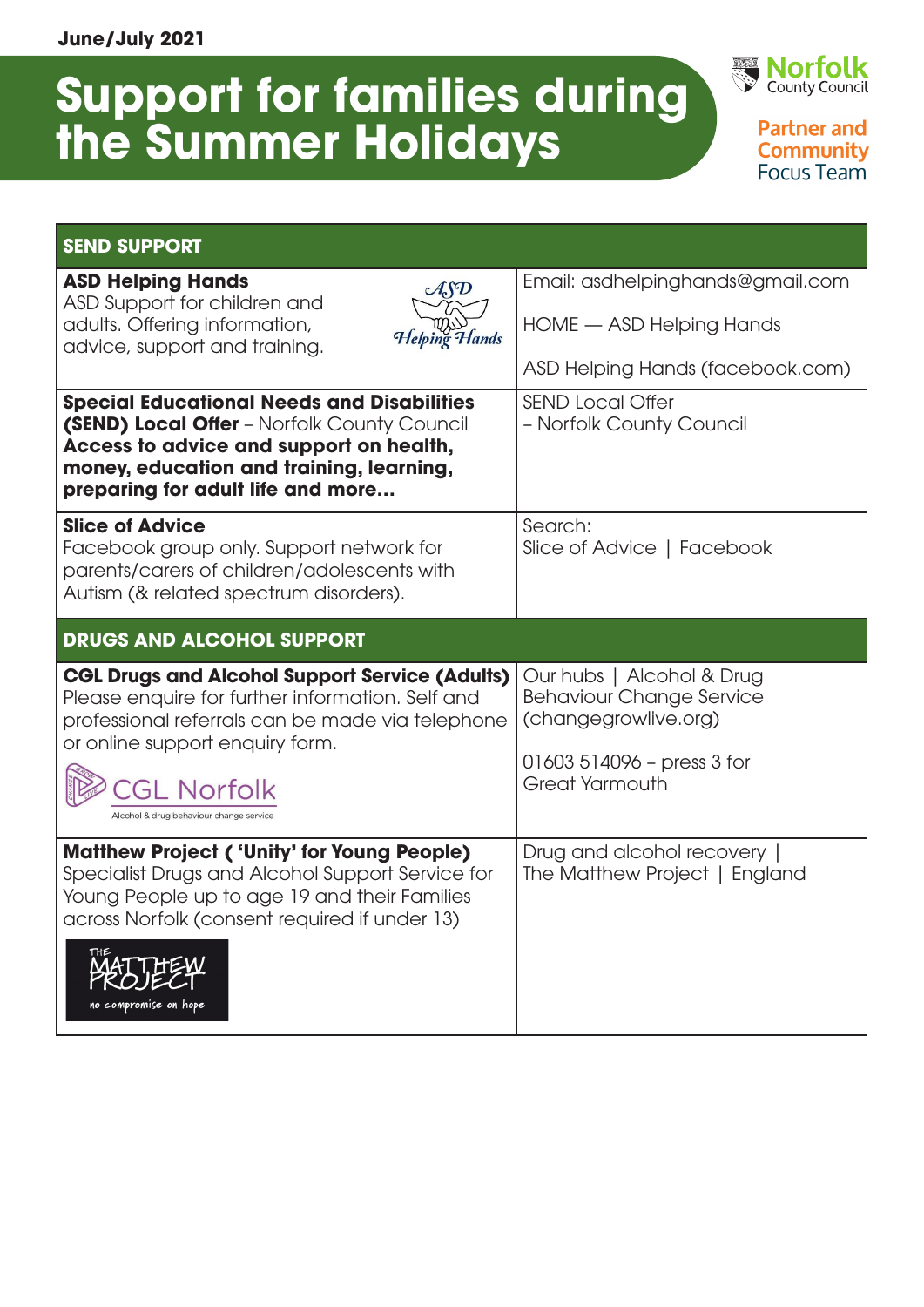### **Support for families during the Summer Holidays**



| <b>SAFEGUARDING AND DOMESTIC ABUSE</b>                                                                                                                                                                                            |                                                                                                  |  |
|-----------------------------------------------------------------------------------------------------------------------------------------------------------------------------------------------------------------------------------|--------------------------------------------------------------------------------------------------|--|
| <b>Leeway Domestic</b><br><b>Abuse Support Service</b>                                                                                                                                                                            | Leeway Launches Live Chat Service<br>(leewaysupport.org)                                         |  |
|                                                                                                                                                                                                                                   | email: adviceandsupport<br>@leewaynwa.org.uk                                                     |  |
|                                                                                                                                                                                                                                   | Domestic Abuse Helpline:<br>0300 561 0077                                                        |  |
| <b>Norfolk County Council</b><br>- Children's Advice and Duty Service (CADS),                                                                                                                                                     | 0344 800 8020                                                                                    |  |
| and Multi Agency Safeguarding Hub - Adults                                                                                                                                                                                        | Young Person's CADS line<br>0344 800 8029                                                        |  |
| <b>KEEPING ACTIVE</b>                                                                                                                                                                                                             |                                                                                                  |  |
| <b>Active Norfolk</b><br>ac/ive<br>Staying Active and Healthy at<br>nortolk<br>Home and in the Community                                                                                                                          | For the Public - Getting Physically<br>Active In Norfolk - Active Norfolk                        |  |
| <b>LEARNING AND EDUCATION</b><br>(please note that some of this information may not be relevant<br>to your family - please check on age groups)                                                                                   |                                                                                                  |  |
| <b>Help You Choose, Norfolk County Council</b><br>Support for 16-19 year olds. Education,<br>employment and training support                                                                                                      | www.helpyouchoose.org<br>0344 800 8022                                                           |  |
| <b>Apprenticeship Vacancies</b>                                                                                                                                                                                                   | Find an apprenticeship - GOV.UK<br>(www.gov.uk)                                                  |  |
| <b>National Careers Service</b><br>Various support and information to include :<br>careers support, help with putting together a CV,<br>writing covering letters, interview techniques,<br>finding training courses and much more | Careers advice - job profiles,<br>information and resources  <br><b>National Careers Service</b> |  |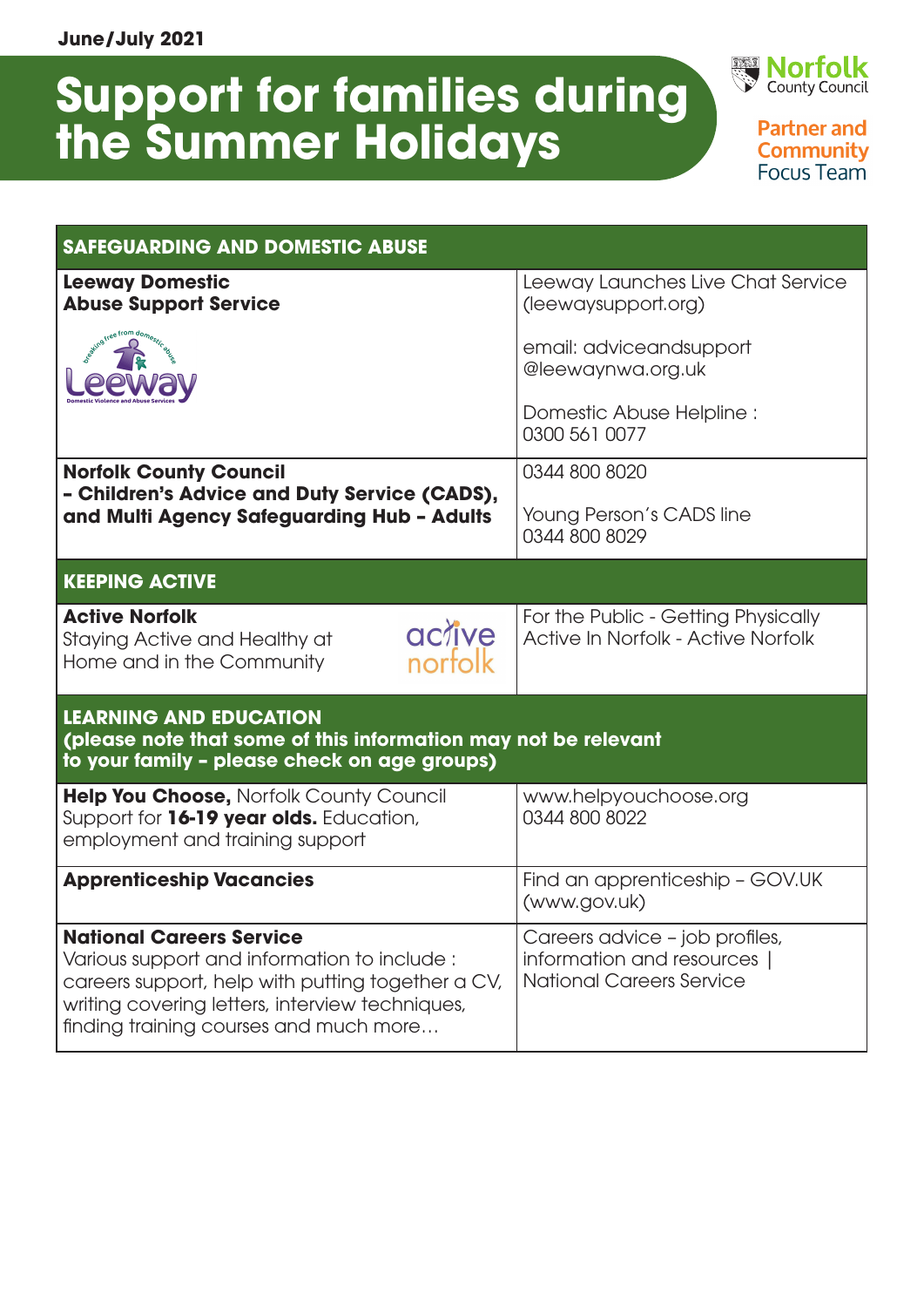### **Support for families during the Summer Holidays**



| <b>LEARNING AND EDUCATION</b><br>(please note that some of this information may not be relevant<br>to your family - please check on age groups)                                                                                                             |                                                                         |
|-------------------------------------------------------------------------------------------------------------------------------------------------------------------------------------------------------------------------------------------------------------|-------------------------------------------------------------------------|
| <b>Dial Employment Support</b>                                                                                                                                                                                                                              | Skills Connect 01493 419255                                             |
| <b>Skills Connect</b> for young people aged 16-24<br>who are Not in Education, Employment or<br>Training (NEET)                                                                                                                                             | Route to Work 01493 856900                                              |
| <b>Routes to Work</b> for those aged 19+ for those<br>who need support in getting into work/getting<br>back to work                                                                                                                                         |                                                                         |
| <b>Chances (Voluntary Norfolk)</b>                                                                                                                                                                                                                          | <b>CHANCES</b>   Voluntary Norfolk                                      |
| For those aged 18+. One to One support,<br>confidence building, CV support, access to<br>training and more                                                                                                                                                  | See website for further information<br>and online referral information  |
| <b>On Track</b><br>Help for young people with multiple and<br>complex needs aged between 16-24 year olds.<br>Educational, employment and training<br>support and advice.                                                                                    | www.ontracknorfolk.org<br>01603 723845                                  |
| <b>ESF Project for various Great Yarmouth</b><br>wards including Job Club in Gorleston<br>- support for adults.                                                                                                                                             | Lana Iljiciova 07917 050770<br>Lana.iljiciova@<br>great-yarmouth.gov.uk |
| <b>Norfolk Community College</b><br>Supporting those age 25+ who have been out<br>of work for some time and for example need<br>extra support to find employment, want to learn<br>new skills, retrain or become self employed.<br><b>Norfalk Community</b> | www.norfolkcommunity<br>college.co.uk<br>01493 419255                   |
|                                                                                                                                                                                                                                                             |                                                                         |